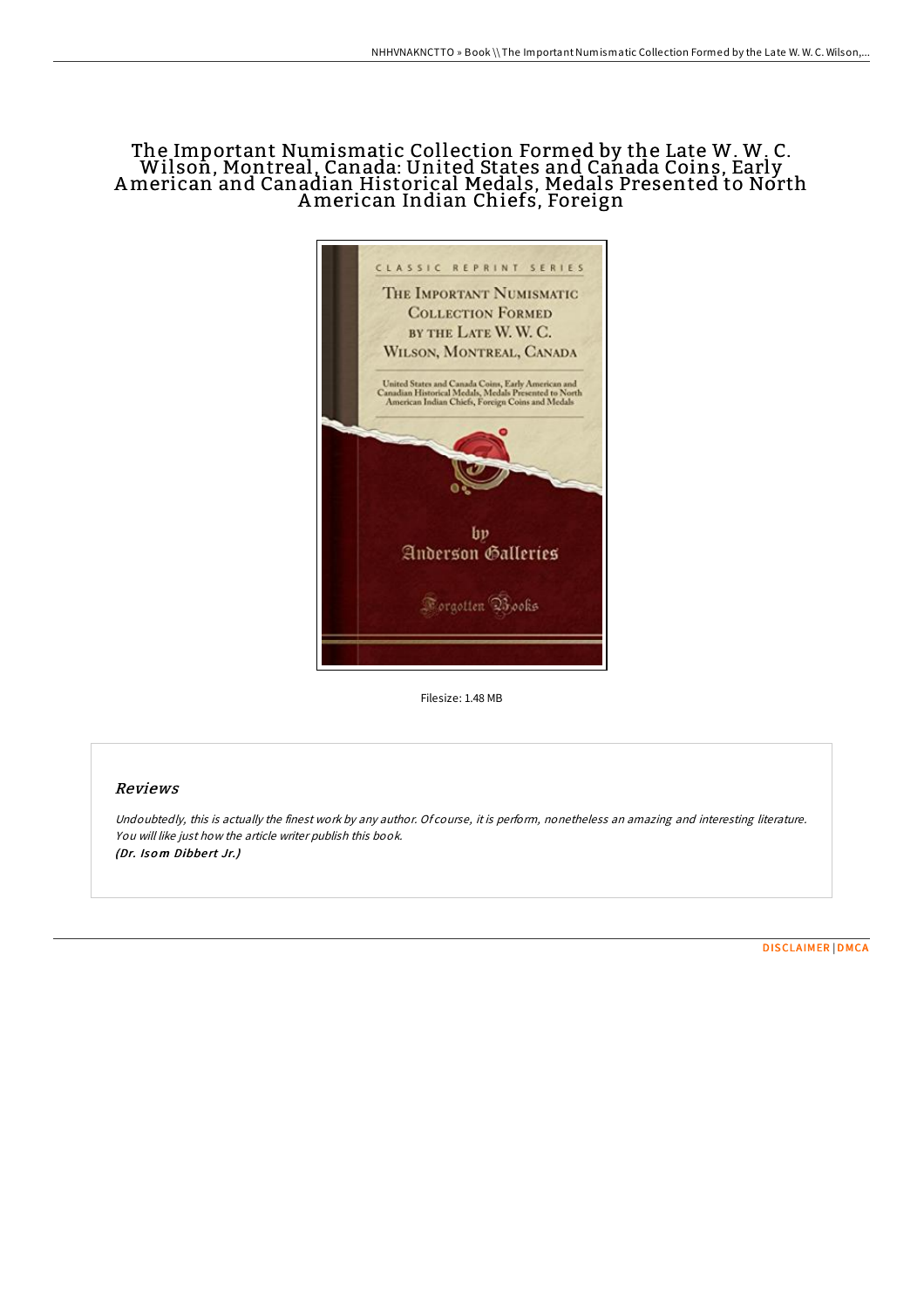## THE IMPORTANT NUMISMATIC COLLECTION FORMED BY THE LATE W. W. C. WILSON. MONTREAL, CANADA: UNITED STATES AND CANADA COINS, EARLY AMERICAN AND CANADIAN HISTORICAL MEDALS, MEDALS PRESENTED TO NORTH AMERICAN INDIAN CHIEFS, FOREIGN



Forgotten Books, 2017. Paperback. Condition: New. Language: English. Brand New Book \*\*\*\*\* Print on Demand \*\*\*\*\*. Excerpt from The Important Numismatic Collection Formed by the Late W. W. C. Wilson, Montreal, Canada: United States and Canada Coins, Early American and Canadian Historical Medals, Medals Presented to North American Indian Chiefs, Foreign Coins and Medals Pattern farthing. No date. Laureated head of Geo. I. R Female std l. Holding orb and sceptre. Nelson 18. Pl. V. 3a. Very good. Ex. Rare. Plate 2. About the Publisher Forgotten Books publishes hundreds of thousands of rare and classic books. Find more at This book is a reproduction of an important historical work. Forgotten Books uses state-of-the-art technology to digitally reconstruct the work, preserving the original format whilst repairing imperfections present in the aged copy. In rare cases, an imperfection in the original, such as a blemish or missing page, may be replicated in our edition. We do, however, repair the vast majority of imperfections successfully; any imperfections that remain are intentionally left to preserve the state of such historical works.

h Read The Important Numismatic Collection Formed by the Late W. W. C. Wilson, Montreal, Canada: United States and Canada Coins, Early American and Canadian Historical Medals, Medals Presented to North American Indian Chiefs, Foreign Online

Download PDF The Important Numismatic Collection Formed by the Late W. W. C. Wilson, Montreal, Canada: United States and Canada Coins, Early American and Canadian Historical Medals, Medals Presented to North American Indian Chiefs, Foreign